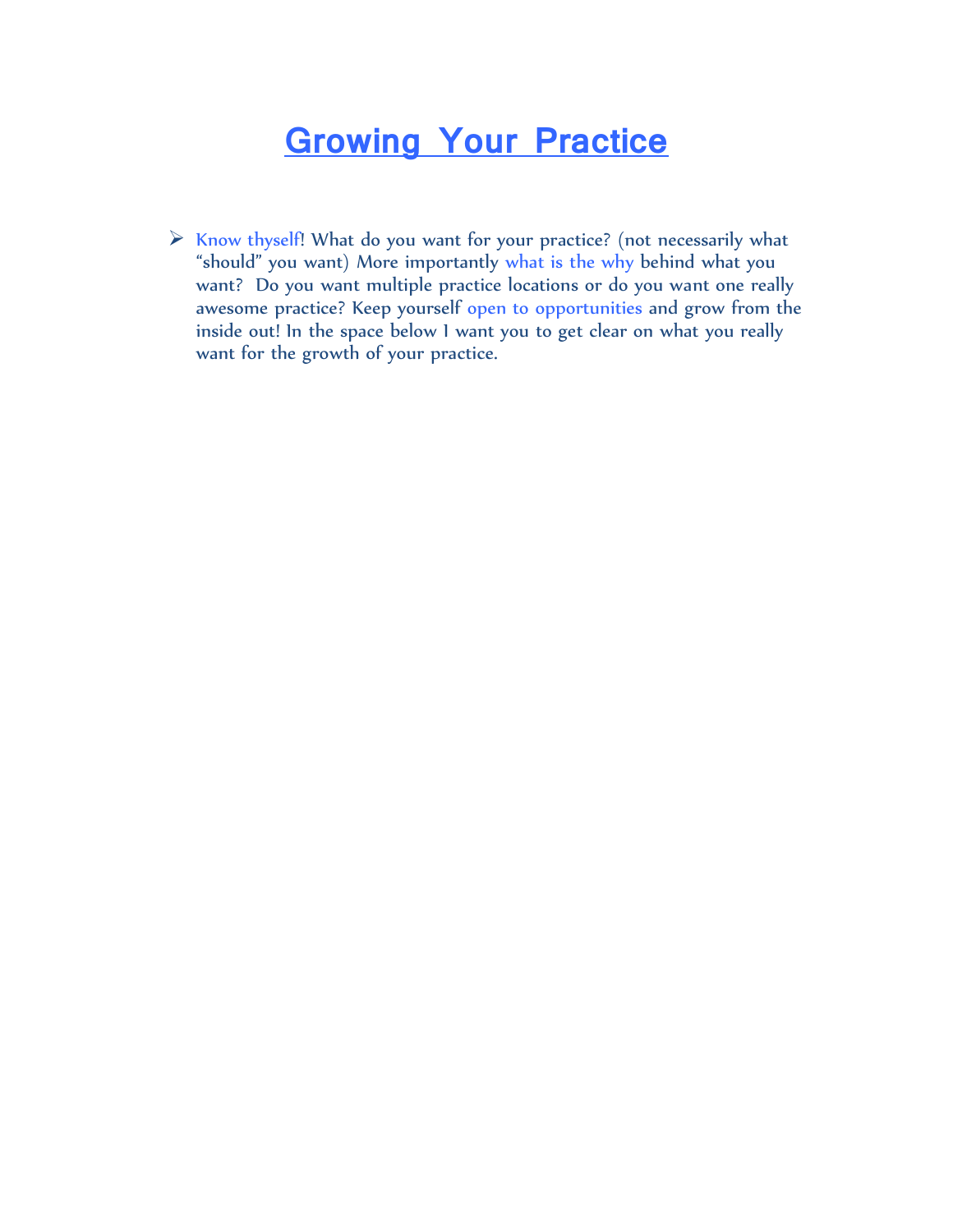What are your goals? Does it align with your values (we went over this in Module One)? Have your end goal in mind when you open….start your business that way, you will grow organically according to your vision! Write down all of the goals you have for your business. Remember no goal is too small or too big!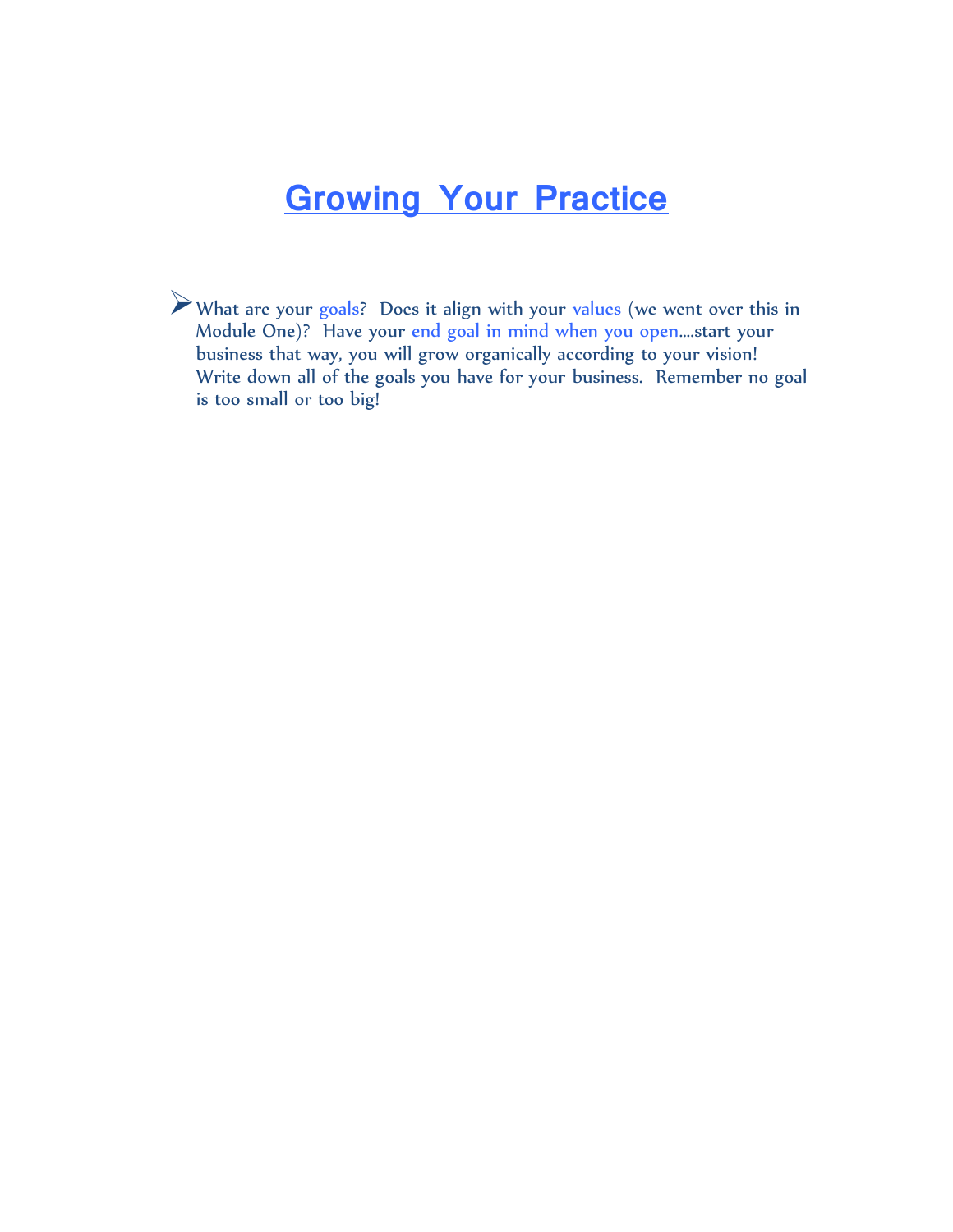What other health care workers are in your area or your community? Think about creating a mastermind group with other health care owners in your area. This is a great way to increase your referral sources and really grow your practice! Look around your area/community and write down the contact information for each of those businesses below.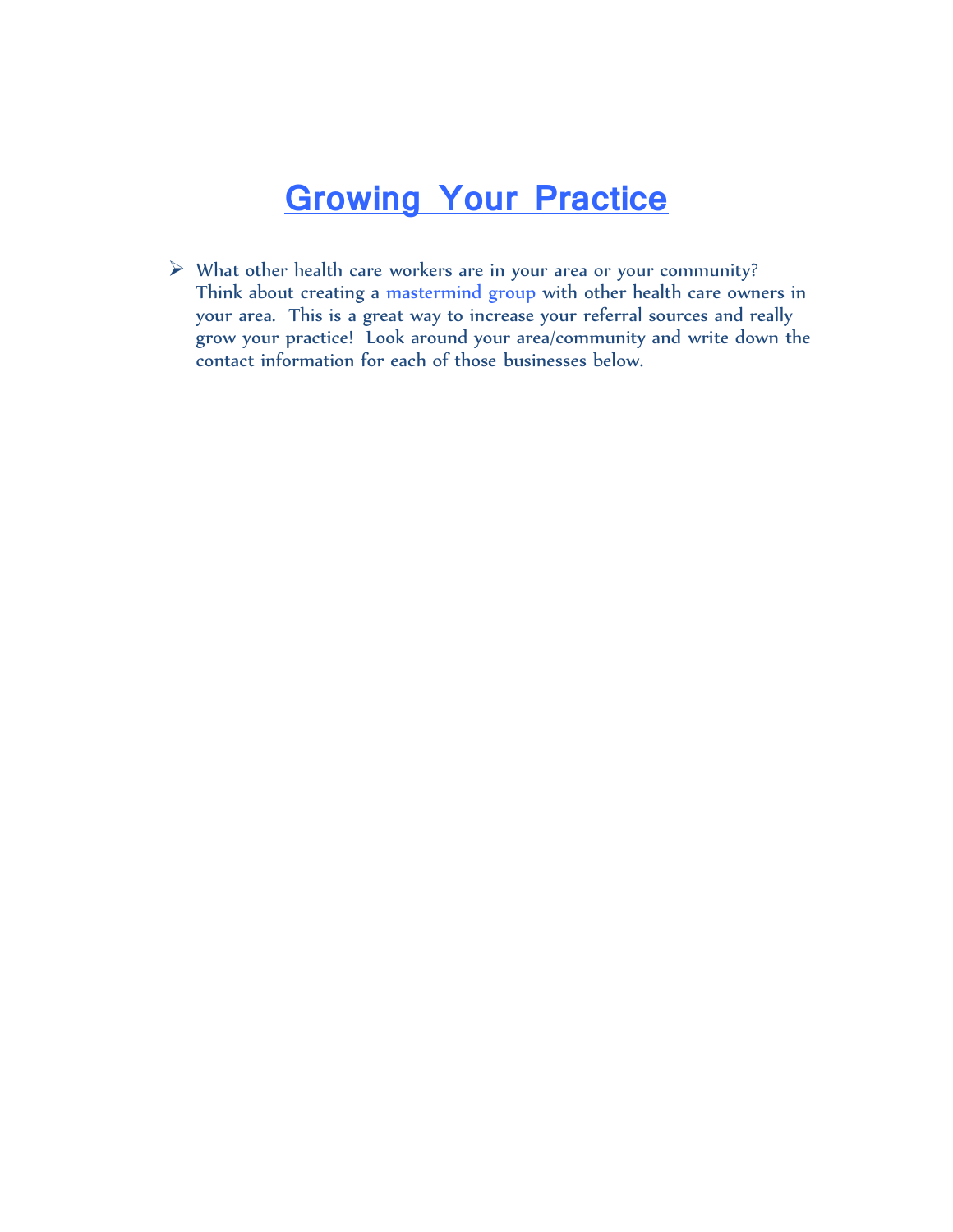$\triangleright$  Diversify your payer mix! This seems to be a running theme from therapists with successful businesses. How can you diversify your payer mix? Maybe onsite clinics in businesses in your area, accepting certain insurances (well paying) and not others, cash based PT sessions, cash programs at your clinic (think cont ed courses, yoga classes, meditation classes, etc). Think about how you can diversity your payment system and write them down in the space below.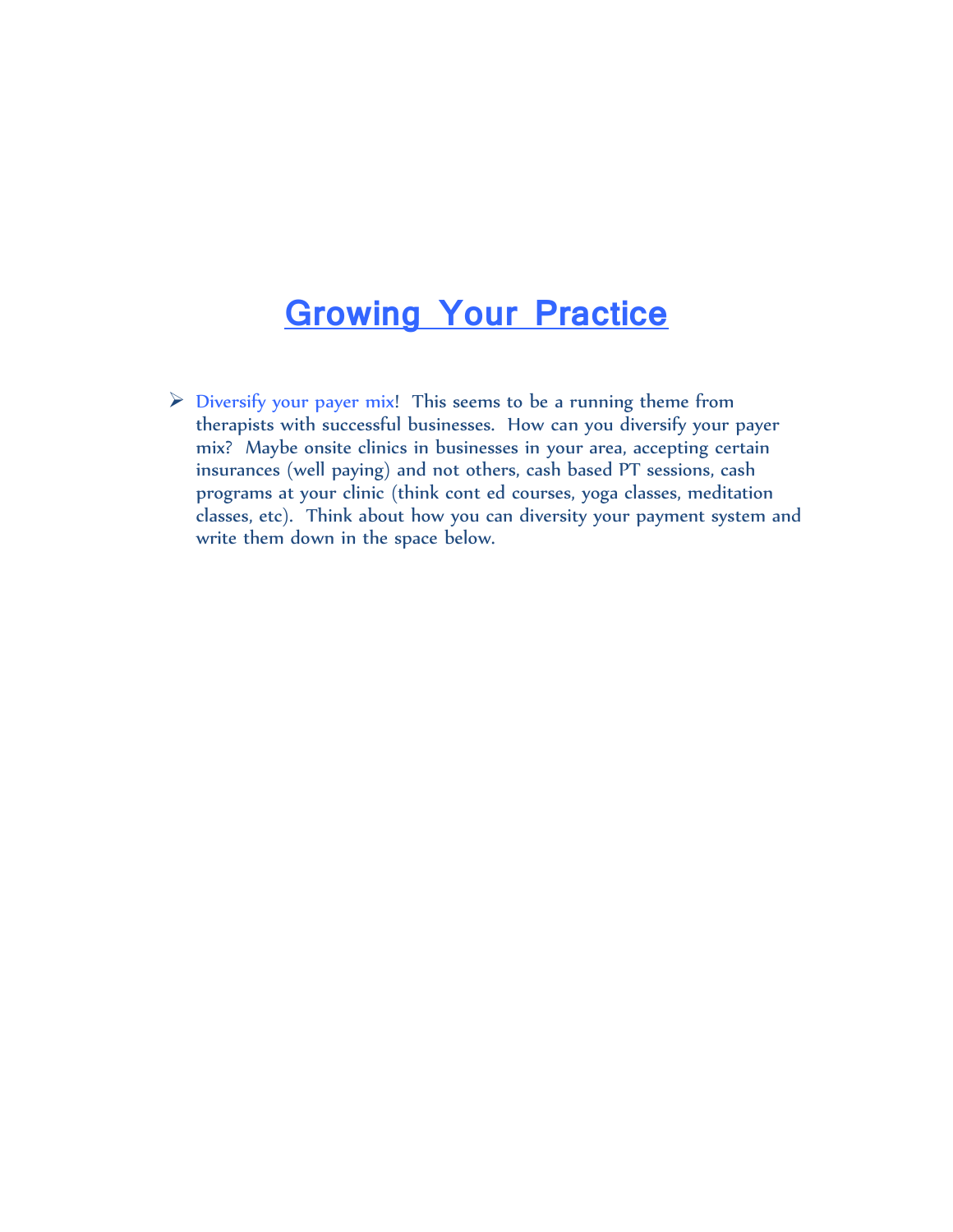$\triangleright$  What is your community involvement? Are there organizations or businesses in your area that you can support with your PT business? (high schools, colleges, theaters, running/triathlon groups, onsite clinics, etc). If your community does not know you are there it will be really hard to grow your practice! In the space below write down the businesses in your area where you can be of service.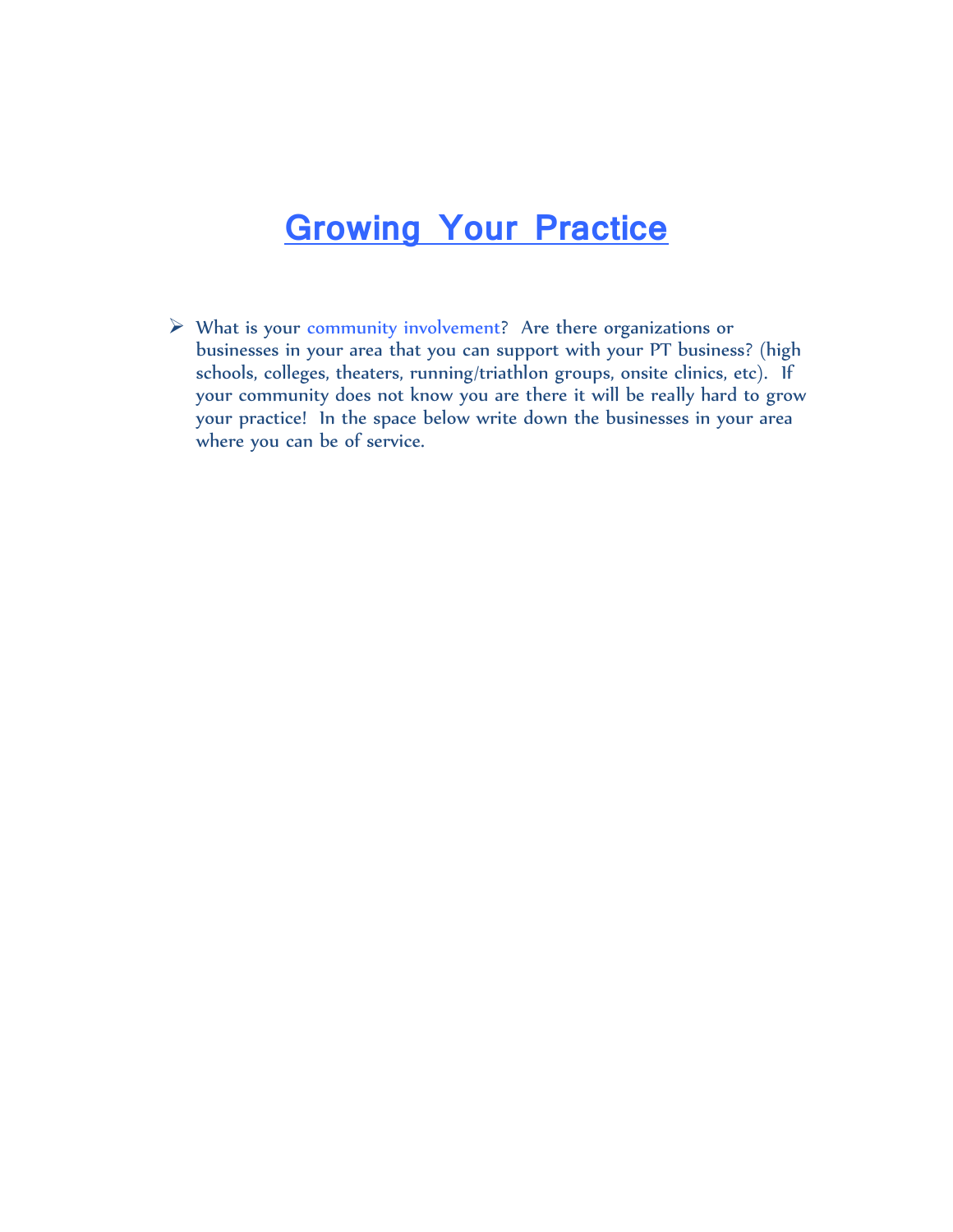$\triangleright$  Number one skill in leadership is listening! Are you truly listening and being present with your employees? By not listening you are demotivating your employees. It is hard to grow a practice with demotivated workers. Over the next few weeks try to be fully present with your employees, patients, colleagues, friends and family. Think of this as "listening practice". If you are having trouble being present and listening try meditation training or check out the book Yes, And: How Improvisation Reverses "No, But" Thinking and Improves Creativity by Kelly Leonard. This book in the Strictly Business Book Club!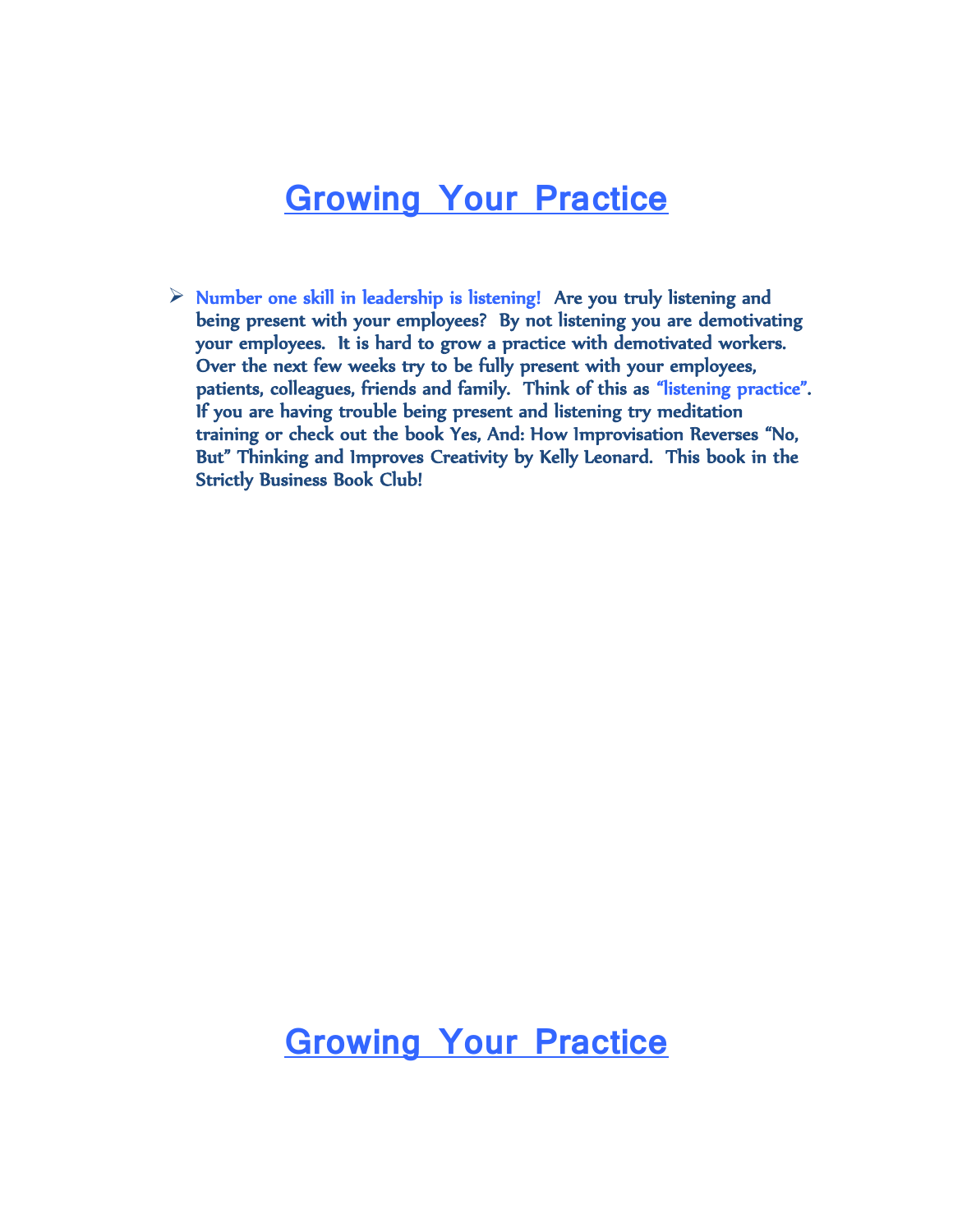- $\triangleright$  You can't manage people (or even ourselves) instead manage your systems and develop people. To be a great leader you must be able to empower your employees through the systems in your clinic(s): as the leader you should be growing the vision not solving the same problems in the clinic over and over.
- $\triangleright$  Do you have systems in place? Are they documented and measurable? In the space below write the systems you have or would like to have in place in your clinic.?

Should you take on a partner when growing your practice? What should you look for in a partner? When is it time to partner up?